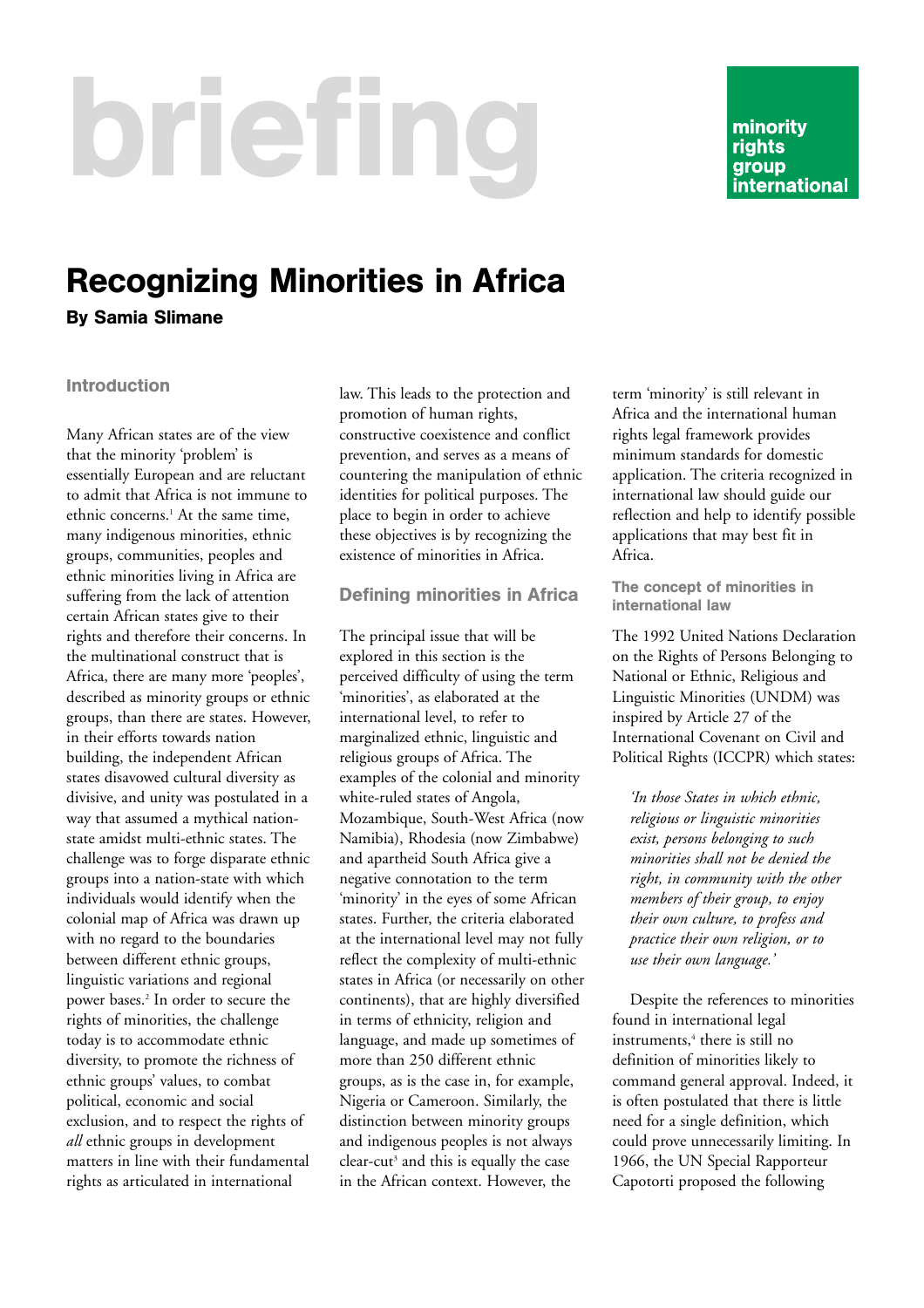definition in the context of Article 27 of the ICCPR:

*'A group numerically inferior to the rest of the population of a State, and in a non-dominant position, whose members – being nationals of the State – possess ethnic, religious or linguistic characteristics differing from those of the rest of the population and show, if only implicitly, a sense of solidarity, directed towards preserving their culture, traditions, religions and language.'* <sup>5</sup>

A refinement of this definition was proposed in 1985 by Jules Deschênes, again at the request of the UN Sub-Commission, which states:

*'A group of citizens of a State, constituting a numerical minority and in a non-dominant position in that State, endowed with ethnic, religious or linguistic characteristics which differ from those of the majority of the population, having a sense of solidarity with one another, motivated, if only implicitly, by a collective will to survive and whose aim is to achieve equality with the majority in fact and in law.'* <sup>6</sup>

While both definitions contribute to an understanding of the concept of minorities they are not without their difficulties. For example, the criterion of numerical minority is not entirely satisfactory where there may be no clear numerical minority or majority. And, indeed, a distinct ethnic group can constitute a numerical majority and be in a non-dominant position and thus be similarly entitled to the application of many minority standards in order to ensure their rights to non-discrimination and to protection of their identity – which form the foundations of minority rights. Also, the limiting criterion of citizenship can be used to exclude

certain groups from their rights as minorities and has in fact not been accepted as a defining minority characteristic. In this regard, the UN Human Rights Committee (HRC) has stated in a General Comment to Article 27 of the ICCPR that a State party may not restrict the rights under Article 27 to its citizens alone.<sup>7</sup> To this may be added the important point referred to by the HRC that:

*'[t]he existence of an ethnic, religious or linguistic minority in a given State party does not depend upon a decision by that State party but requires to be established by objective criteria'.*<sup>8</sup>

This is closely linked to selfidentification in determining minority status, a point to which we will return. In sum, any definitional criteria should aim at the furtherance of the rights of minorities to exist, to be treated without discrimination, to the preservation of their cultural identity and to their participation in public life.

Considering the minority concept in an African context: some criteria

The ethnic composition of African states is complex and the question of minority status, especially in terms of the non-dominance of particular groups, is complicated by the way in which political elites have exploited ethnic or religious differences for political ends. In practice, some numerically smaller groups, through alliances with other groups, may exert political dominance. This is the case for example in Nigeria where historically dominant minorities such as the Efik or the Ijaw find themselves now marginalized politically. However, changes in the political fortunes of these alliances may change the situation of an ethnic group from a position in which they have access to power to that of a non-dominant status. There are also examples in

Africa, where numerically large groups – the Hutu in Rwanda or the Oromo in Ethiopia – have been largely excluded from power. This is further complicated by the fact that many ethnic groups in Africa have traditional economic or social interactions with neighbouring peoples that may be the basis of political rivalries or alliances depending on circumstances.

Another issue is the denial of citizenship to particular groups. Indeed, despite the fact that the right to a nationality is a well-established tenet of international law,<sup>9</sup> the question of citizenship continues to be a major concern in Africa and is linked to participation in public life or access to lands, as is the case in the Democratic Republic of Congo, Kenya,10 Zambia and Côte d'Ivoire.

To provide some general guidance on who constitutes minorities in Africa in line with international norms, the following elements could be considered:

- 1. any ethnic, linguistic or religious group within a state;
- 2. in a non-dominant position in the state in which they live;
- 3. consisting of individuals who possess a sense of belonging to that group;
- 4. determined to preserve and develop their distinct ethnic identity;
- 5. discriminated against or marginalized on the grounds of their ethnicity, language or religion.

To start with, recognition of minorities would lead to achieving the aims of preserving their identities and of obtaining equality with all other groups in that state, including in relation to participation in political life as well as in development matters. There are many ethnic groups to which these elements as outlined above would apply, although they may or may not identify themselves as minorities, for example: the Bakilayi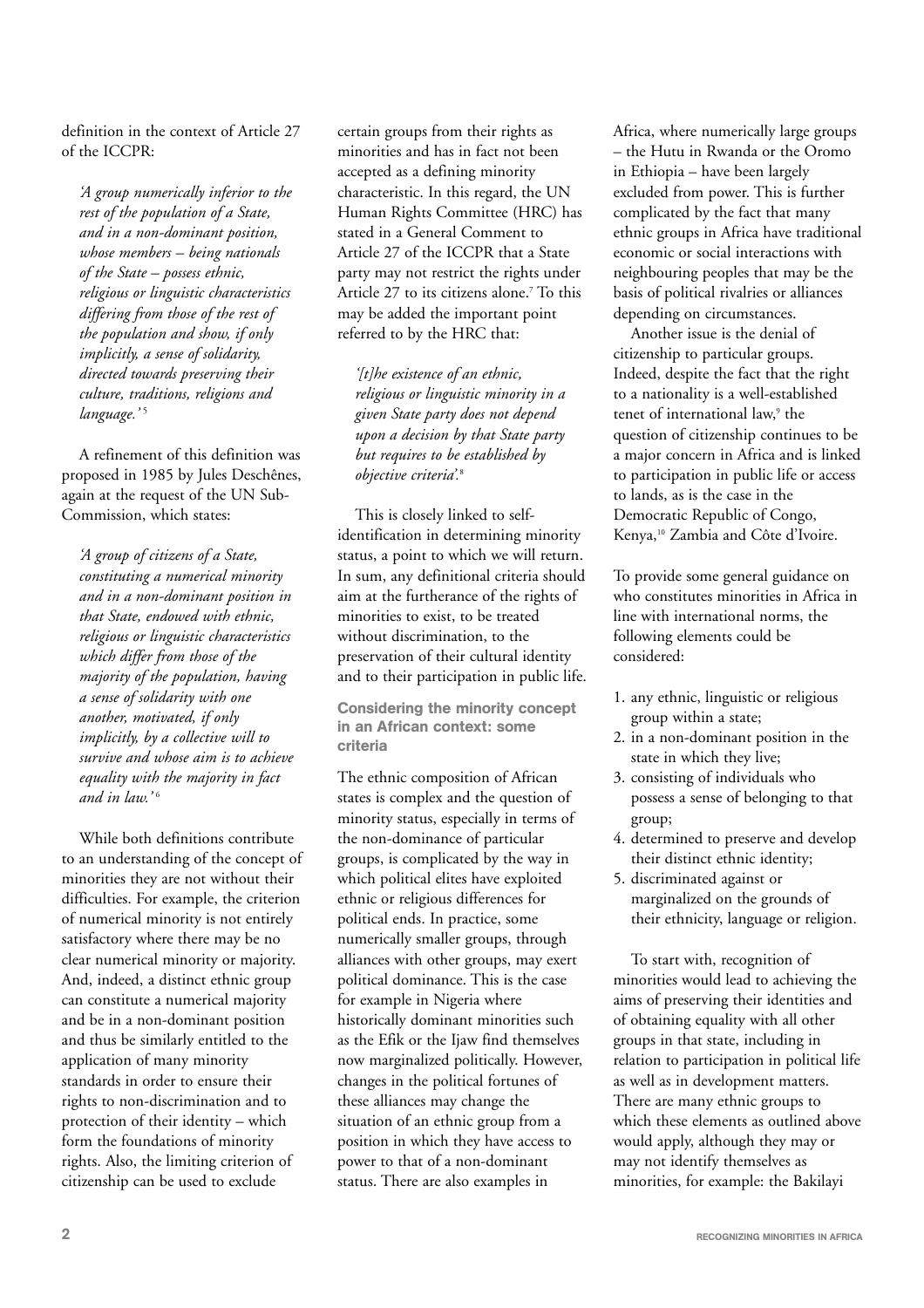and Karimajong in Uganda, the Ijaw and Ogoni in the Rivers State of Nigeria, the Wayeyi, Bakalaka and Bakgaladi in Botswana, the Herero in Angola, the Konkomba in Ghana, the Twa in Burundi, the Bakweri and Bagyeli in Cameroun, the Sengwer, Maasai and Ogiek in Kenya, the Haratin and Black Africans in Mauritania, the Afar in Djibouti, the Khoisan in South Africa.

The key criterion of selfidentification

The key criterion that is increasingly accepted internationally in the determination of minority status is that of self-identification. On this basis, it is the individuals and thus groups themselves who should selfidentify as minorities, irrespective of whether they are described as 'nationalities', 'communities', 'ethnic groups', 'peoples' or 'nations' by states. Notably, self-identification is also central to identification as an indigenous people, as can be seen for example in Article 1(2) of the International Labour Organization's Convention 169 Concerning Indigenous and Tribal Peoples in Independent Countries,<sup>11</sup> and in the Committee on the Elimination of Racial Discrimination's General Recommendation VIII.<sup>12</sup> Although, at the international level, indigenous peoples often feel it to be important to emphasize their differences with minorities, and therefore to defend their need for separate standards under international law, in the African context indigenous peoples or ethnic communities often adopt a more flexible approach.<sup>13</sup>

The international standards in place to protect and promote the rights of indigenous peoples aim to address and redress the particular forms of abuses and violations that they are likely to suffer. Significantly, however, minorities who may not self-identify as indigenous may also have similar legitimate claims regarding their

relationships to land<sup>14</sup> and with regard to their demands for autonomy,<sup>15</sup> and this is equally the case in Africa.

In 2000, the African Commission on Human and Peoples' Rights (ACHPR) adopted a Resolution on the Rights of Indigenous Peoples/ Communities in Africa<sup>16</sup> in which it decided *'to establish a working group of experts on the rights of indigenous peoples or ethnic communities in Africa'* with the mandate *'to examine the concept of indigenous peoples and communities in Africa'* and:

*'…study the implications of the African Charter on Human Rights and well being of indigenous communities especially with regard to the right to equality (Art. 2 and 3), the right to dignity (Art. 5), the protection against domination (Art. 19), self-determination (Art. 20), the promotion of cultural development and identity (Art. 22).'* 

This is a welcome advance that could do much to strengthen the application of international standards in the region.

The minority rights approach adopted by the ACHPR

The 1981 African Charter on Human and Peoples' Rights could not but reflect the fundamental objectives of state sovereignty and territorial integrity of each state and integrity of borders declared in the 1963 Organization of African Unity (OAU) Charter, which was basically concerned with relations between states. As such, it is safe to say that it was not the intent of the drafters of the 1981 Charter to equate the term 'peoples' with the notion of minorities or ethnic groups. Rather, the concept of 'peoples' was identified with the African nationstate. While the promotion of human rights was not identified as a focus in the OAU Charter, the recently adopted 2000 Constitutive Act of the African Union includes 'the promotion and protection of human and peoples' rights in accordance with the African Charter' among its objectives. In the same spirit, the African Commission has crossed the rubicon and abandoned the strict state-centred approached when referring to the concept of peoples' rights recognized in the Charter. The Commission no longer hesitates to regard 'peoples' as referring to identifiable ethnic communities.

The rights of peoples under the African Charter

The African Charter on Human and Peoples' Rights contains a series of group rights attributed to 'peoples'. Although the African Commission has not yet defined the term 'peoples' contained in the African Charter, a brief look at the jurisprudence of the African Commission clearly shows that the notion of 'peoples' has not been interpreted as covering only the notion of nation-state. Similarly, while the Charter makes no specific reference to minorities, it has clearly been read into the Charter by the Commission. The minority rights approach is also reflected in the reporting Guidelines for Article 19 which require that states give information on 'the constitutional and statutory framework which seeks to protect *the different sections of the national community*', and refer to 'Precautions taken to proscribe any tendencies of *some people dominating* another as feared by the Article'.17

In 1993, during the examination of the State report of Ghana, the notion of 'peoples' in Article 19, which states that 'All peoples shall be equal; they shall enjoy the same respect and shall have the same rights. *Nothing shall justify the domination of a people by another'*, was interpreted by the Ambassador of Ghana as referring to the domination of one ethnic group by another, and not simply as the domination of one state over another.<sup>18</sup>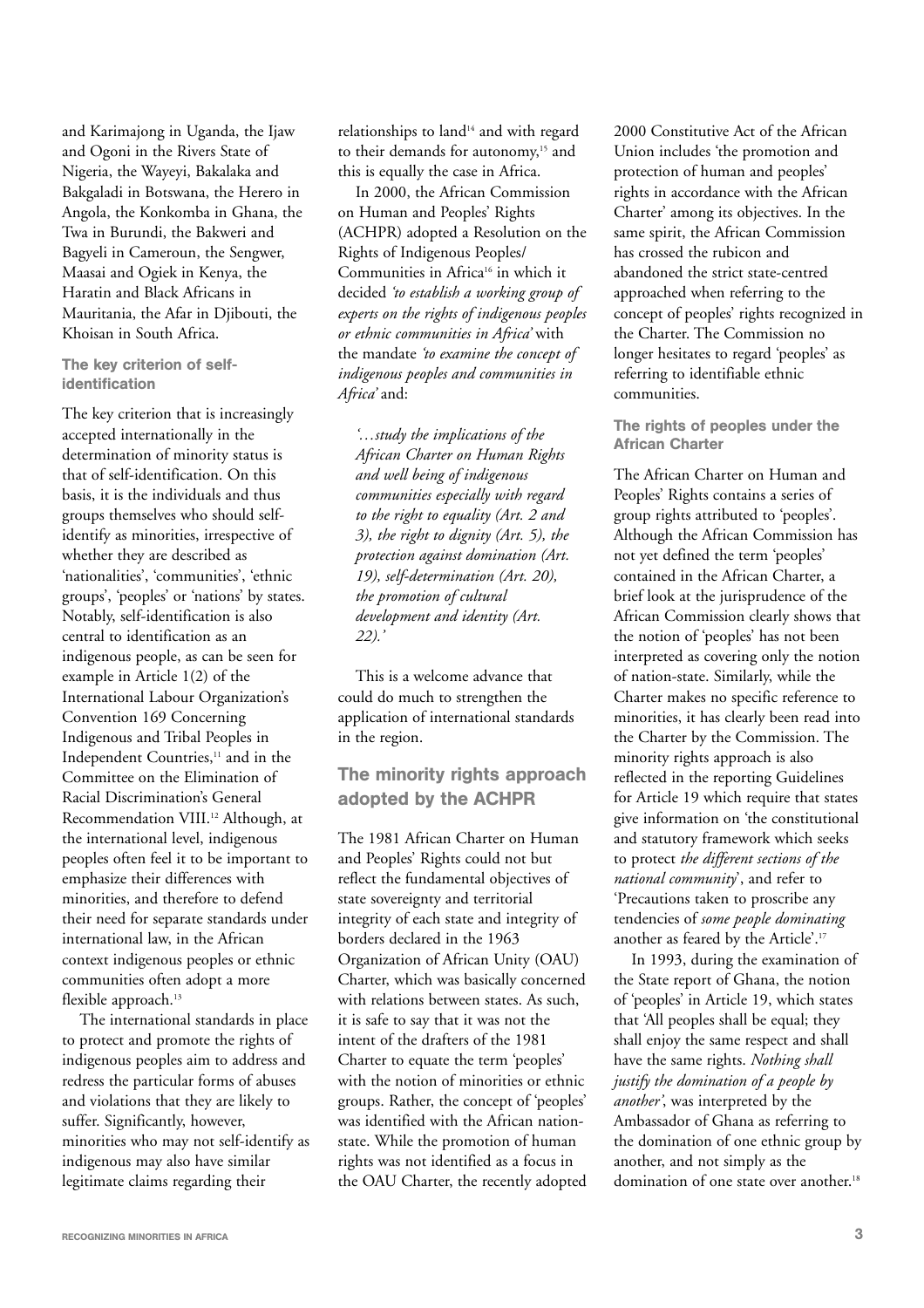Similarly, the African Commission was confronted by allegations of discriminatory practices against certain sectors of the Mauritanian population, and expressed the view that:

*'At the heart of the abuses alleged in the different communications is the question of the domination of one section of the population by another. The resultant discrimination against Black Mauritanians is, according to the complainants, the result of a negation of the fundamental principle of the equality of peoples as stipulated in the African Charter and constitutes a violation of its art. 19.'* <sup>19</sup>

In 2001, the Commission referred to Article 24, which states: 'All peoples shall have the right to a general satisfactory environment favourable to their development' as applying to the Ogoni community of Nigeria. In its decisions to date, the Commission has referred to the Ogoni as 'people',<sup>20</sup> 'communities' and 'society'.21 In 1992, a claim was brought to the African Commission by the Katangese Peoples' Congress for the recognition of the independence of Katanga, a province of Zaire. In this case, the African Commission adopted a progressive approach in respect to the right to selfdetermination contained in Article 20(1) in tandem with the right to existence.

Although the Commission found no evidence of violations of any rights under the Charter, its decision recognized the population of Katanga as a people, meaning a group within the state of Zaire. It then elaborated on the content of the right to autonomy the Katanga people could exercise within the territorial borders, through 'independence, self-government, federalism, confederalism, unitarism or any form of relations that accords with the wishes of the people …'.22 The Commission further stated:

*'In the absence of concrete evidence of violations of human rights to the point that the territorial integrity of Zaire should be called to question and in the absence of evidence that the people of Katanga are denied the right to participate in governments as guaranteed by Article 13(1) of the African Charter, the Commission holds the view that Katanga is obliged to exercise a variant of selfdetermination that is compatible with the sovereignty and territorial integrity of Zaire.'*

Notably, the reporting Guidelines for Article 20 require that

*'All communities are allowed full participation in political activities and are allowed equal opportunities in the economic activities of the country both of which should be according to the choices they have made independently.'* <sup>23</sup>

The non-discrimination principle as an avenue to secure ethnic, linguistic and religious rights

Article 2 of the Charter stipulates that:

*'Every individual shall be entitled to the enjoyment of the rights and freedoms recognized and guaranteed in the present Charter without distinction of any kind such as race, ethnic group, colour, sex, language, religion, political or any other opinion, national and social origin, fortune, birth or other status.'* 

The African Commission applied the right not to be discriminated against, in tandem with the right to equal treatment before the law, to protect linguistic and religious rights. The Commission referred to the UN Minorities Declaration when stating that:

*'Language is an integral part of the structure of culture; it in fact constitutes its pillar and means of expression by excellence. Its usage enriches the individual and enables him to take an active part in the community and in its activities. To deprive an individual of such participation amounts to depriving him of his identity.'* <sup>24</sup>

The Commission also considered the violation of religious rights in relation to the principle of nondiscrimination.<sup>25</sup> Further, the Commission adopted a dynamic approach towards minorities when considering Article 17(2) on the right to freely take part in the cultural life of the community. The Guidelines require information from states on *'measures and programmes aimed at promoting awareness and enjoyment of the cultural heritage of national ethnic groups and minorities and of indigenous sectors of the population'*. <sup>26</sup> As regards the right to education, the Guidelines draw states' attention to their obligation to report on *'the promotion of understanding, tolerance and friendship among all nations and all racial, ethnic or religious groups' and on measures taken for special groups including 'children belonging to linguistic, racial, religious or other minorities, and children belonging to indigenous sectors of the population, where applicable'*. 27

Protecting the rights of minorities in Africa: a means for conflict prevention and a gateway to development

There has been great concern on the part of African states that the recognition of distinct identities would be a threat to national unity and hence undermine the objective of nation building. However, it is widely recognized that there is a direct link between conflicts and the violation of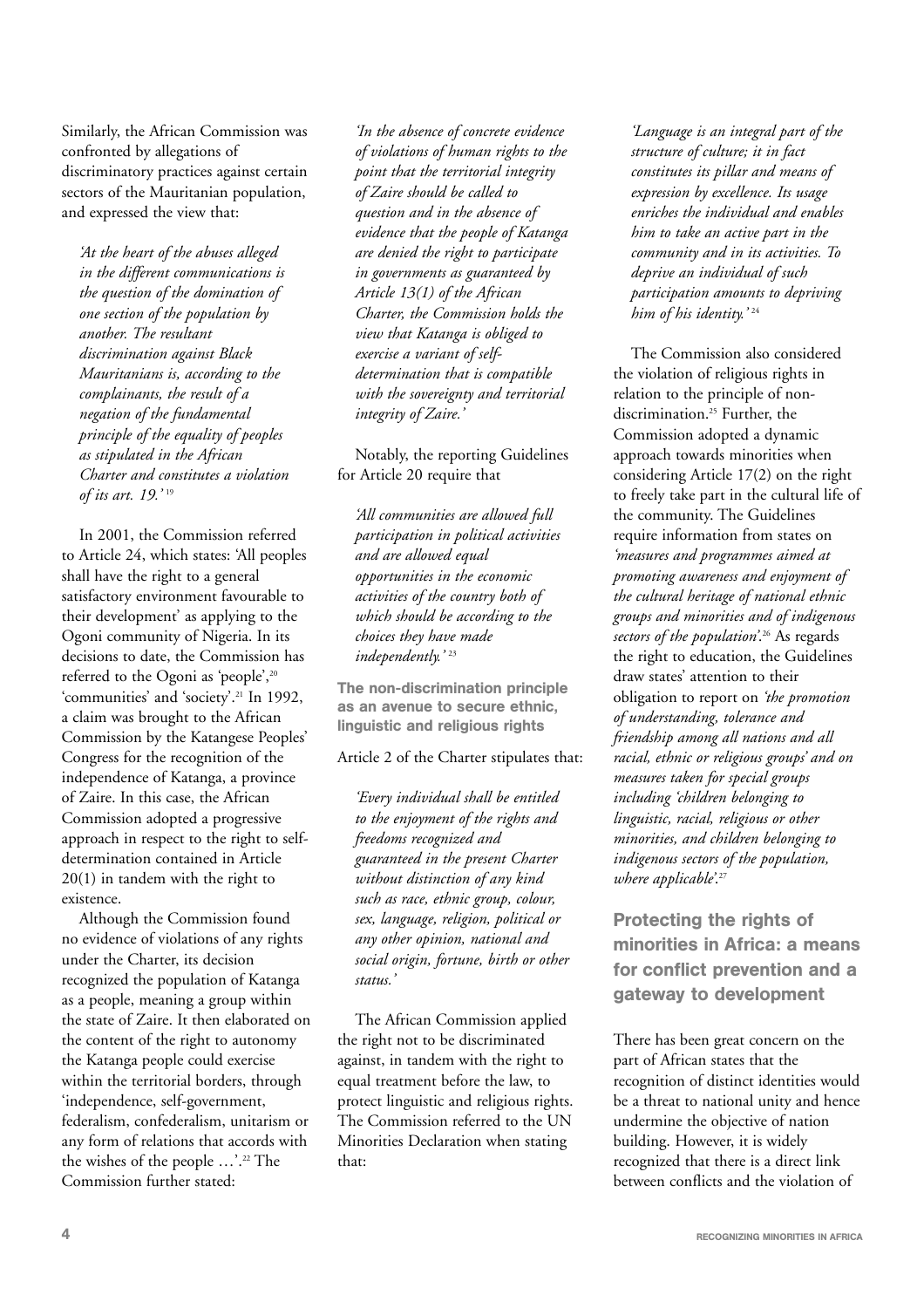minority rights. This has been noted by the Organization of African Unity's Assembly of Heads of State and Government when it adopted in 1994 the Declaration on a Code of Conduct for Inter-African Relations which stated:

*'peace, justice, stability and democracy call for the protection of the ethnic, cultural, linguistic and religious identity of all our people including national minorities and the creation of conditions conducive to the promotion of this identity'.*<sup>28</sup>

Recently, the Secretary General of the OAU noted in 2000 that: *'... The absence of a culture of tolerance also contributes to the creation of division between different ethnic groups and leads to internal conflicts.'* <sup>29</sup>

While managing ethnic diversity is a challenge that African states may be reluctant to face, they cannot wish it away.

Managing ethnic diversity through recognition

In many parts of Africa, certain ethnic groups feel marginalized, as they are victims of policies of assimilation. As a result of the state's attempts to absorb them into other groups or dominant cultures, these ethnic groups not only have the perception of being disadvantaged through nonrecognition, but are *de facto* excluded from political power and from administration in public matters, and risk the extermination of their culture and, at times, of their very existence. The situation of the Sengwer in Kenya<sup>30</sup> and the Wayeyi in Botswana<sup>31</sup> illustrate the struggle for recognition as a distinct group within the state as a *sine qua non* of ensuring their participation on an equal basis in decision-making processes that can directly affect their community.<sup>32</sup> The failure to accord appropriate legal recognition to ethnic groups leads to tensions and can eventually result in

their absorption into other groups. It is safe to say that a nation cannot be based on forced assimilation or ethnic subordination. The very survival of the identity of these communities is at risk owing to the continuing intent to bring them under the sovereignty of other ethnic groups. Without the protection of minority rights, the continued existence of ethnic groups cannot be guaranteed, nor can their non-subjugation by other groups be prevented, and peace and security cannot be guaranteed.

Ensuring effective participation in public affairs

The issue of the right to participate effectively in cultural, religious, social, economic, and public life<sup>33</sup> is a major concern raised by marginalized ethnic groups in Africa. As pointed out by Professor Asbjørn Eide, Chair of the UN Working Group on Minorities, 'By [minority] participation in all forms of public life in their country, they are able both to shape their own destinies and to contribute to political change in the larger society.'34 The failure of the state to allow all ethnic groups to effectively participate has had disastrous consequences in many regions of Africa. As the issue of power sharing is acute in multi-ethnic states of Africa, conflicts can emerge when there is even the perception by ethnic groups that they are disadvantaged. This kind of suspicion is often manipulated and politicized and can only be prevented if members of the various ethnic groups have fair and equal opportunities in all sectors of public life, and if the minority groups are recognized. The models of decentralization (Uganda) or federation (Nigeria and Ethiopia) constitute avenues to accommodate ethnic, religious and historical cleavages, and protect the essential right of participation. However, while these models are in line with the framework of minority rights that provides tools to guarantee the right to

equal treatment with other groups, to cultural autonomy and to relative political autonomy, they still pose enormous difficulties.

Securing minority rights is a challenge that African states should aim to meet, as conflict, unequal opportunity and a disregard for the right of minorities to development create the greatest obstacles to sustainable development for the entire continent.<sup>35</sup> In its 'Appeal to the Peoples of Africa', the 2001 New Partnership for Africa's Development (NEPAD) document acknowledges that Africa is a 'continent whose development process has been marked by false starts and failures'.<sup>36</sup> Undoubtedly, African minorities are seeking a new start. A first step would be to recognize their right to fully and effectively participate in the economic progress and development of their country, and to be involved in decision-making processes regarding projects and programmes that affect them<sup>37</sup>

#### **Conclusion**

Undoubtedly, the failure of multiethnic and multicultural states to recognize marginalized ethnic groups leads to tensions and sometimes violence. Recognition, however, is the first step to acknowledging that minority rights are essential to peaceful coexistence and constructive nation building in Africa. African states repeatedly claim that ethnicity, often exploited, politicized and manipulated, is a root cause of conflicts in Africa.<sup>38</sup> However, African states will fail to achieve the objective of ensuring stability and lasting peace in Africa if they do not integrate minority rights into their political, social, cultural and development agenda, with the aims of ensuring the preservation of what makes the group distinct and balancing the interests of the different ethnic groups.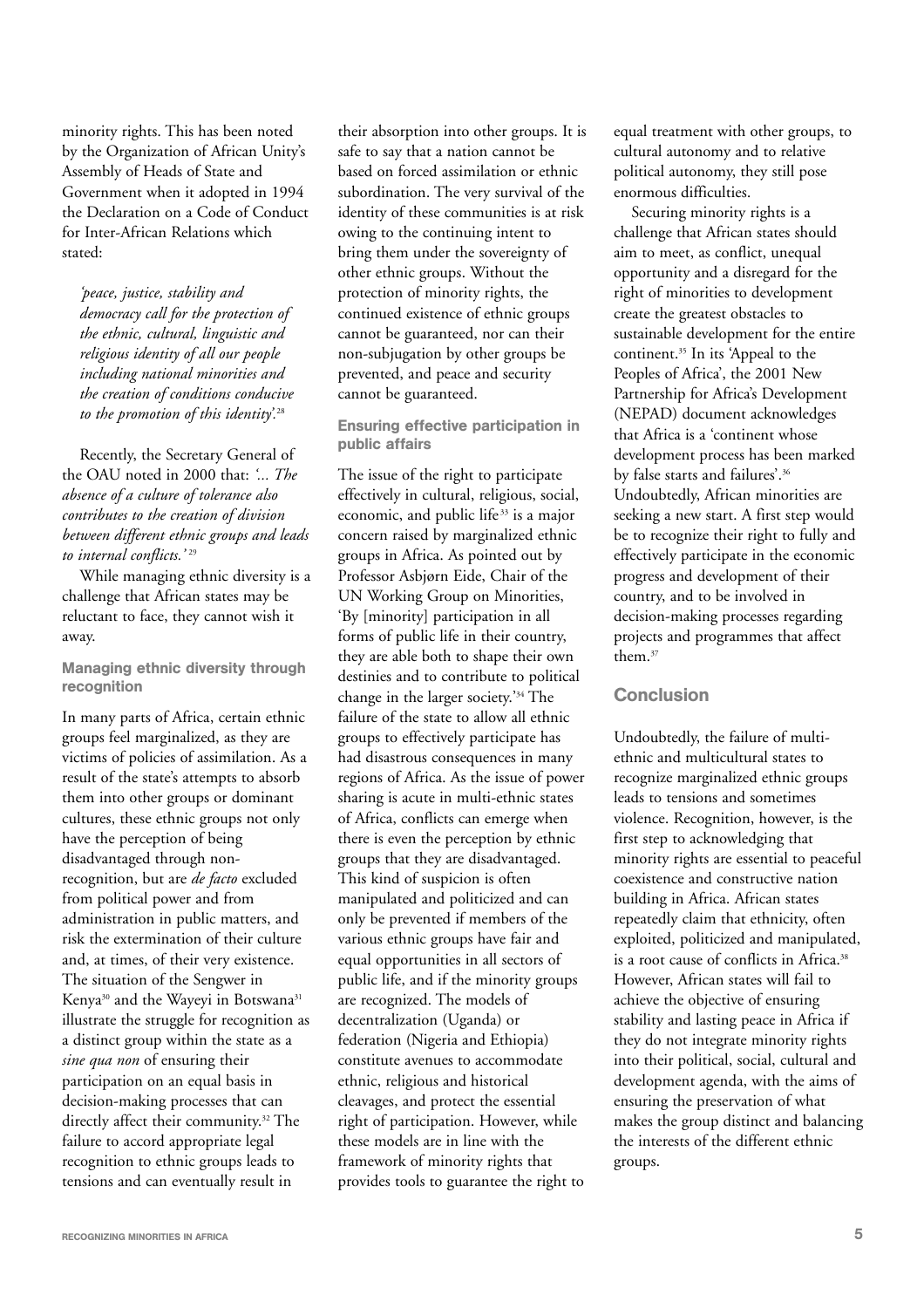Perhaps one last point should be made. Despite the attention given to the terrible inter-ethnic conflicts that have marred African history since independence, there has been little international note taken of African traditions that successfully mediate between ethnic groups, resolve problems, and ensure good relations and mutual respect. As efforts are made to ensure protection of minorities in Africa in accordance with international law, it may also be useful to draw upon some of these traditions to build truly multicultural societies in Africa.

#### **Notes**

- 1 Before the African Commission on Human and Peoples' Rights, in response to the question as to whether there was domination of one people by another, the Ambassador of Ghana answered: 'Well, I must say the obvious answer in the case of Ghana is no. There is no domination of one people, one ethnic group against the other. That is quite obvious', Ghana Examination of State Report, 14th Session, December 1993. Similarly, Gabon reported to the UN Human Rights Committee that 'there is no problem of minorities in Gabon [because] the population is fully integrated socially', CCPR/C/128/Add.1, 14 June 1999, para. 50.
- 2 Almost all of Africa's modern boundaries are the result of the European scramble for Africa that followed the Berlin Conference of November 1884. Moved by a legitimate fear of conflicting territorial claims, African leaders affirmed in the 1963 OAU Charter their 'adherence to the respect of the sovereignty and territorial integrity of each State' (Art. III). It was these arbitrarily delineated and artificial borders that African states – with the exception of Morocco and Somalia – accepted as their borders in the OAU 1964 Cairo Resolution, which says that all member states 'pledge themselves to respect the borders existing on their achievement of national independence'.
- 3 For a general reflection on the distinction, see *Working Paper on the Relationship and Distinction between the Rights of Persons Belonging to Minorities and those of Indigenous Peoples* prepared by members of the UN Sub-Commission on the Promotion and Protection of Human Rights, A.Eide and E.I.Daes, UN Doc. E/CN.4/Sub.2/2000/10, 19 July 2000.
- 4 It should be noted that internationally the minority rights language emphasizes the rights of individuals in community with others as opposed to the rights of groups

*per se*. However, as shown by the Human Rights Committee's jurisprudence, there is no objection to a group of individuals who claim to be commonly affected submitting a communication about alleged breaches of their rights under the ICCPR.

- 5 F. Capotorti, *Study on the Rights of Persons Belonging to Ethnic, Religious and Linguistic Minorities*, New York, United Nations, 1991, para. 568.
- 6 Proposal Concerning a Definition of the term 'Minority', UN Doc. E/CN.4/Sub.2/1985/31.
- 7 Para. 5.1. HRC General Comment No. 23, 50th session, 1994 states: 'The terms used in article 27 indicate that the persons designed to be protected are those who belong to a group and who share in common a culture, a religion and/or a language. Those terms also indicate that the individuals designed to be protected need not be citizens of the State party. In this regard, the obligations deriving from article 2.1 are also relevant, since a State party is required under that article to ensure that the rights protected under the Covenant are available to all individuals within its territory and subject to its jurisdiction, ...'
- 8 See para. 5.2 HRC General Comment No. 23, 50th session, 1994. As of 9 December 2002, 149 states are party to the ICCPR. Almost all African states are party (except Comoros, Mauritania and Swaziland).
- 9 Universal Declaration of Human Rights, Article 15; ICCPR, Article 24(3); Convention on the Rights of the Child, Article 7.
- 10 See, for example, K. Singo'ei, *Kenya's Untouchables: The Nubians' Struggle for Recognition of their Rights*, briefing paper, Centre for Minority Rights Development, Nairobi, 2003.
- 11 Article 1(2). 'Self-identification as indigenous or tribal shall be regarded as a fundamental criterion for determining the groups to which the provisions of this Convention apply.'
- 12 '*The Committee on the Elimination of Racial Discrimination*, *Having considered* reports from States

Parties concerning information about the ways in which individuals are indentified as being members of a particular racial or ethnic group. *Is of the opinion* that such identification

shall, if no justification exists to the contrary, be based upon self-identification by the individual concerned.' (38th session, 1990)

13 Many ethnic groups in Africa describe themselves as indigenous minorities. The names of their organizations also reflect that particularity; for example: the Working Group on Indigenous Minorities in Southern Africa (WIMSA), the African Indigenous and Minority Peoples Organization (AIMPO) in Rwanda, and the Minorités Autochtones Pygmées du Gabon (MINAPYGA).

- 14 See for example, R. Plant, *Land Rights and Minorities*, London, MRG, 1994 (also available in French).
- 15 See for example, P. Leuprecht, 'Minority Rights Revisited', in P. Alston (ed.) *Peoples' Rights*, Oxford, Oxford University Press, 2001.
- 16 The Resolution was adopted at the 28th Ordinary Session of the African Commission, 23 October–6 November 2000. The Working Group of experts held its first meeting prior to the 30th Ordinary Session of the African Commission on 12 October 2001 in Banjul, The Gambia. As a follow-up to this meeting, members of the Working Group drafted a Conceptual Framework Paper to map out the scope of what the Working Group would seek to address. This Conceptual Framework Paper was discussed at a Roundtable that was held prior to the 31st Ordinary Session of the African Commission on 30 April 2002 in Pretoria, South Africa. Indigenous representatives and experts on indigenous issues in Africa contributed to the discussion. Another consultative meeting took place in Nairobi, Kenya, in February 2003. The Paper will also be considered by the African Commission at its 33rd Ordinary Session in Niamey, Niger, May 2003.
- 17 *Guidelines for National Periodic Reports*, Second Activity Report of the African Commission on Human and Peoples' Rights (adopted June 1989), Annex XII, Guidelines para. III.2. Emphasis added.
- 18 See Examination of the State Report of Ghana, 14th Session, December 1993.
- 19 Communications 51/91, 61/91, 98/93, 164/97 to 196/97 and 210/98, *Malawi African Association; Amnesty International; Ms Sarr Diop, Union Interafricaine des Droits de l'Homme and RADDHO; Collectif des Veuves et Ayants-droits; Association Mauritanienne des Droits de l'Homme v. Mauritania*, Thirteenth Annual Activity Report of the African Commission on Human and Peoples' Rights, 1999-2000, AHG/222 (XXXVI), Annex V, para. 142.
- 20 See Communications 137/94, 139/94, 154/96 and 161/97 *International Pen, Constitutional Rights Project, Interights on behalf of Ken Saro-Wiwa Jr and Civil Liberties Organization v. Nigeria*, 24th Ordinary Session, Banjul, October 1998, para. 110.
- 21 In the case of *Social and Economic Rights Action Center and the Center for Economic and Social Rights v. Nigeria*, the Commission noted, in relation to Article 21, which provides for peoples' right to freely dispose of their wealth and natural resources, that 'in all their dealing with the Oil Consortiums, the Government did not involve the Ogoni communities in the decisions that affected the development of Ogoniland' (para. 55). The Commission further noted, 'The survival of the Ogonis depended on their land and farms […]. These and similar brutalities not only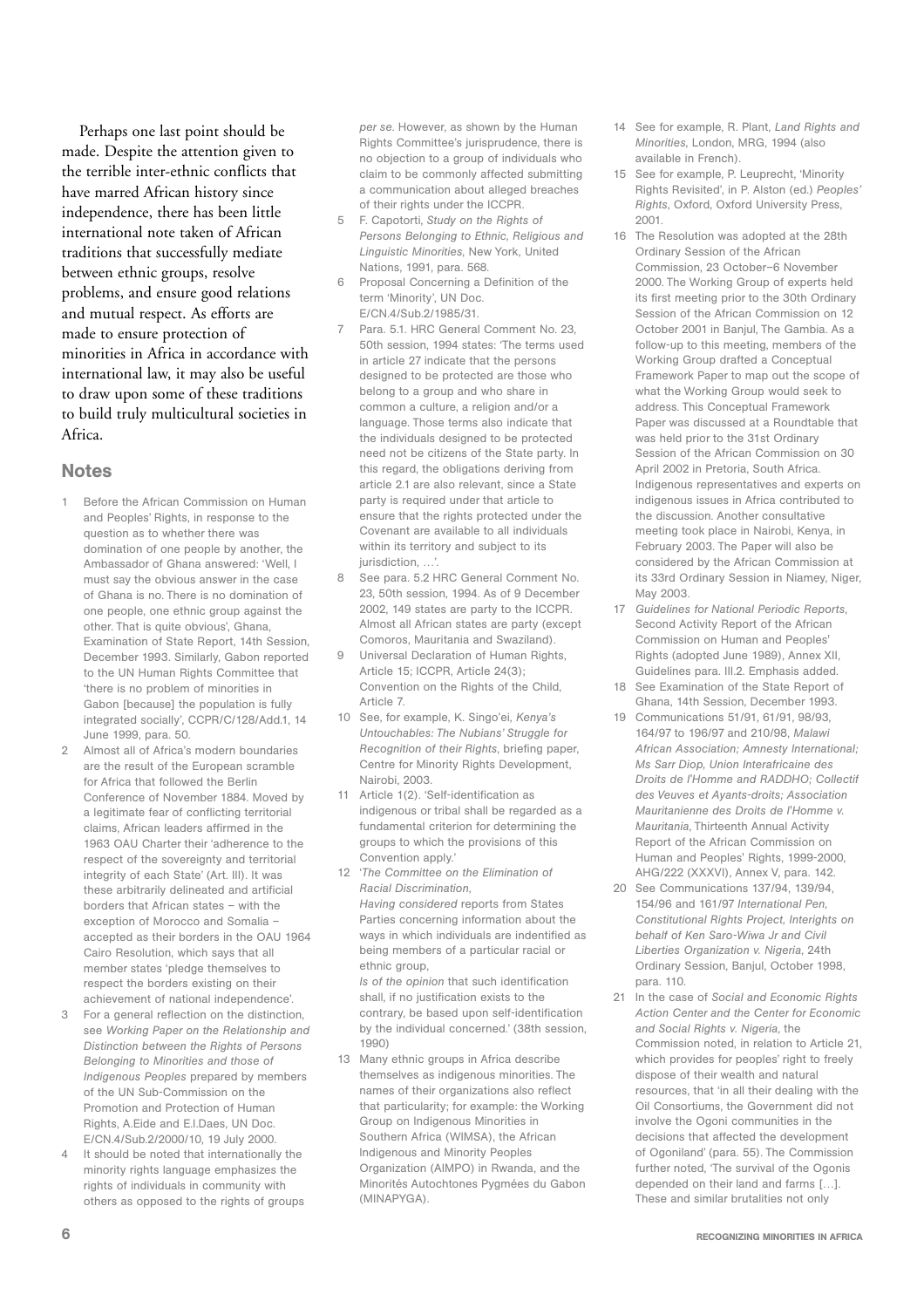persecuted individuals in Ogoniland, but also the Ogoni community as a whole. They affected the life of the Ogoni Society as a whole' (para. 67, Communication 155/96, 30th Ordinary Session, Banjul, The Gambia, October 2001).

- 22 Communication 75/92, *Katangese Peoples' Congress v. Zaire*. In its decision, the Commission recognized that 'There may be controversy as to the definition of peoples and the content of the right. The issue in the case is not self-determination for all Zairians as a people but specifically for the Katangese. Whether the Katangese consists of one or more ethnic groups is, for this purpose immaterial and no evidence has been adduced to that effect' (Eighth Annual Activity Report of the African Commission 1994–5).
- 23 Guidelines, III.14.
- 24 Communications 51/91, 61/91, 98/93, 164/97 to 196/97 and 210/98, *Malawi African Association etc. v. Mauritania*, op. cit., Annex V, para. 131.
- 25 See for example the case regarding Christians in Sudan. Communications 48/90, 50/91, 52/91 and 89/93 *Amnesty International; Comité Loosli Bachelard; Lawyers Committee for Human Rights; Association of Members of the Episcopal Conference of East Africa v. Sudan*, Decisions of the 26th and 27th Ordinary Sessions of the African Commission, Thirteenth Annual Activity Report of the African Commission on Human and

Peoples' Rights 1999–2000, pp.108–18.

- 26 Guidelines, III.14 (iv).
- 27 Guidelines, II.47 and II.48.
- 28 Declaration on a Code of Conduct for Inter-African Relations, Assembly of Heads of State and Government, 30th Ordinary Session, Tunis, Tunisia, 13–15 June 1994.
- 29 Statement made by His Excellency Salim Ahmed Salim, *OAU's Lessons from a Decade of Conflicts: Prospects of Peace and Security by the Year 2000*, 31 January–2 February 2000, Ouagadougou, Burkina Faso.
- 30 The Sengwer recommended to the Constitution of Kenya Review Commission that 'Sengwer be recognized as a separate and distinct ethnic group in Kenya', *Memorandum from Sengwer of Kenya*, presented to Constitution of Kenya Review Commission on 10 July 2002, p. 22.
- 31 The Wayeyi are one of the minority tribes in Botswana, which are not recognized in the Constitution, the Chieftainship Act or the Tribal Territories Act. The Wayeyi efforts have been primarily focused on establishing cultural autonomy and linguistic rights. They are seeking autonomy from the Batawana tribe, who, although a minority in the Northern District, rule over other tribes including the Wayeyi.
- 32 See Article 2(3) of the UN Declaration on the Rights of Persons Belonging to National or Ethnic, Religious and Linguistic Minorities, which states: 'Persons

belonging to minorities have the right to participate effectively in decisions on the national and, where appropriate, regional level concerning the minority to which they belong or the regions in which they live.'

- 33 See Article 2(2) of the UNDM which states: 'Persons belonging to minorities have the right to participate effectively in cultural, religious, social, economic and public life.'
- 34 A. Eide, Commentary to the Declaration on the Rights of Persons Belonging to National or Ethnic, Religious and Linguistic Minorities, E/CN.4/Sub.2/AC.5/2001/2, 2 April 2001, para. 32.
- 35 On the importance of having in place the standards to ensure the rights of minorities and the rights of indigenous peoples within the right to development, see M. Salomon with A. Sengupta, *The Right to Development: Obligations of States and the Rights of Minorities and Indigenous Peoples*, London, MRG, 2003.
- 36 The New Partnership for Africa's Development (NEPAD), para. 58.
- See Article 4(5) of the UNDM which states: 'States should consider appropriate measures so that persons belonging to minorities may participate fully in the economic progress and development in their country.'
- 38 See for example, *Grand Bay Mauritius Declaration and Plan of Action* adopted at the first OAU Ministerial Conference, 12–16 April 1999. CONF/HRA/DECL (I).